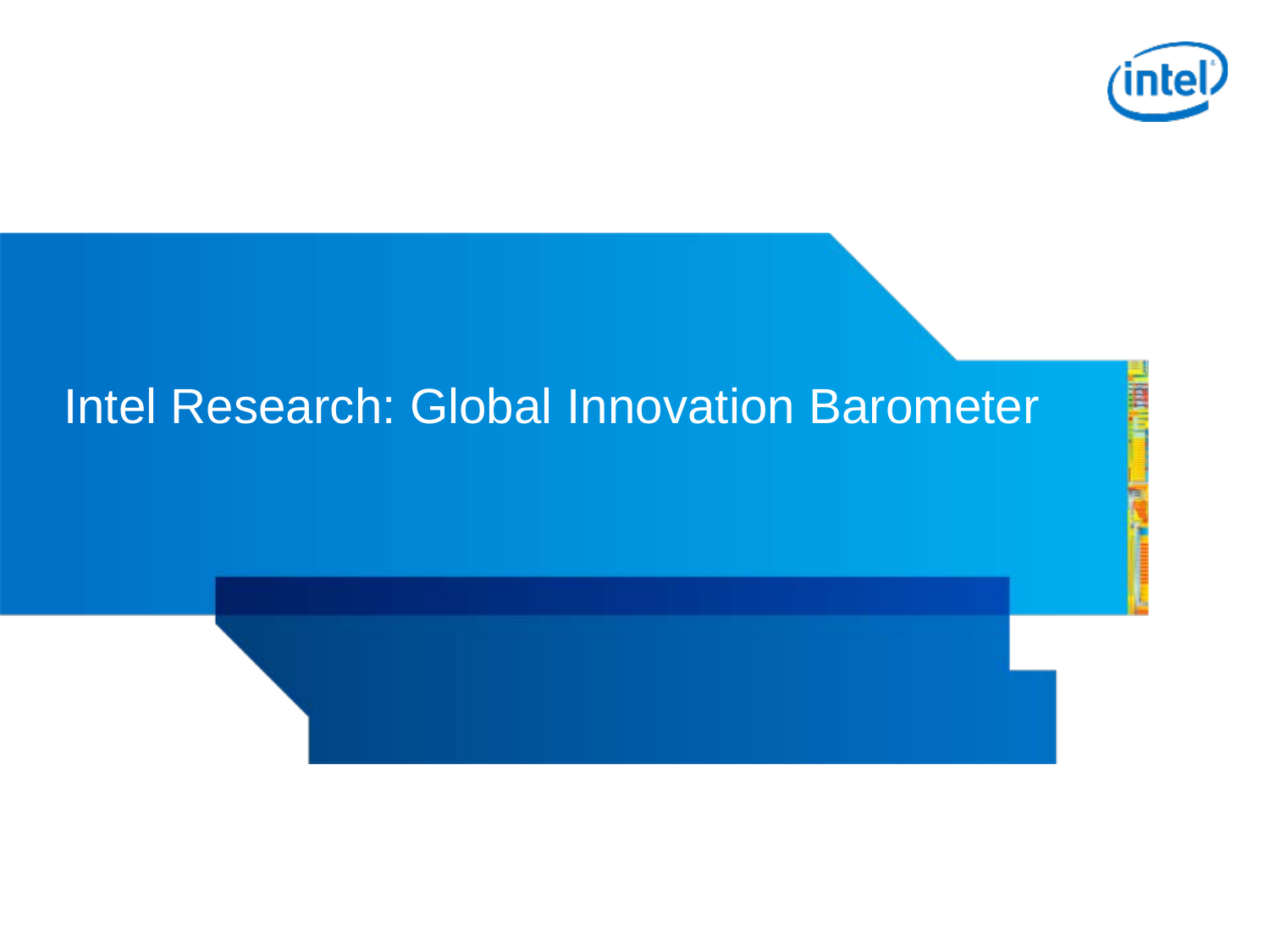#### **Methodology**

An quantitative online survey was conducted by Penn Schoen Berland in eight countries among a representative sample of 12,000 adults 18+ from July 28 to August 15, 2013.

|                                     | <b>All</b>    |            |            | <b>DEVELOPED</b> |            | <b>EMERGING</b> |                              |            |                 |
|-------------------------------------|---------------|------------|------------|------------------|------------|-----------------|------------------------------|------------|-----------------|
|                                     | <b>Global</b> | <b>US</b>  | Japan      | <b>France</b>    | Italy      | <b>Brazil</b>   | China                        | India      | <b>Indonesi</b> |
|                                     |               | $\equiv$   |            |                  |            | $\bigcirc$      | <b>AND THE REAL PROPERTY</b> | $\bigcirc$ |                 |
| <b>Sample</b><br><b>Size</b>        | 12002         | 1500       | 1500       | 1500             | 1501       | 1500            | 1500                         | 1501       | 1500            |
| <b>Margin</b><br>of<br><b>Error</b> | $+/- 0.89$    | $+/- 2.53$ | $+/- 2.53$ | $+/- 2.53$       | $+/- 2.53$ | $+/- 2.53$      | $+/- 2.53$                   | $+/- 2.53$ | $+/- 2.53$      |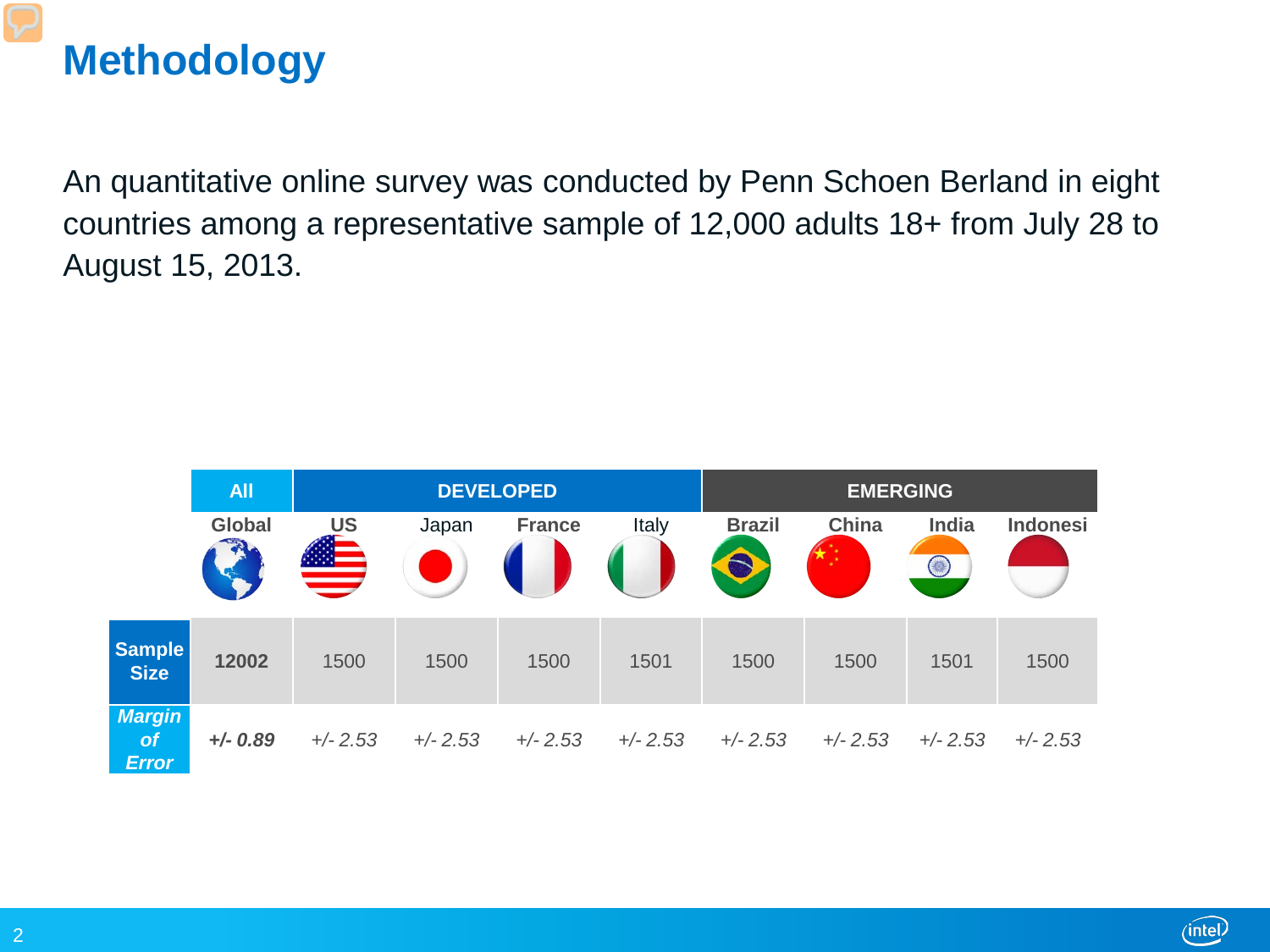# Millennial Highlights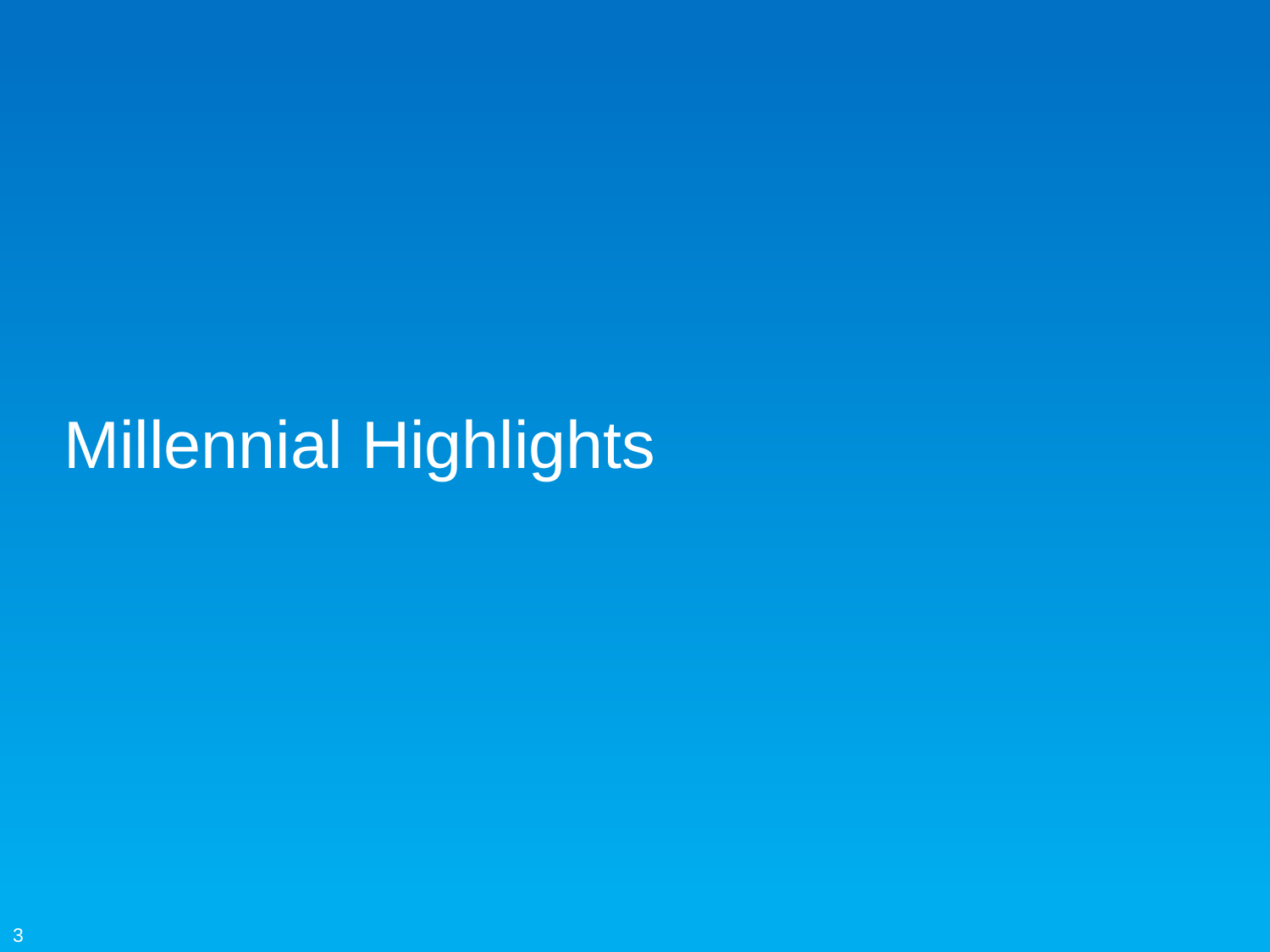#### **Millennial Malaise About Technology?**

Millennials (adults age 18-24) show a stark contrast to their reputation as digital natives, revealing a critical eye that will raise the bar for the value of innovation.

- 61% say technology makes us less human compared with 53% of adults 25+
- 63% say "in 10 years, there will be a technology , device or app that could do my job"



US millennials are particularly resistant, with 77% saying we rely on technology too much.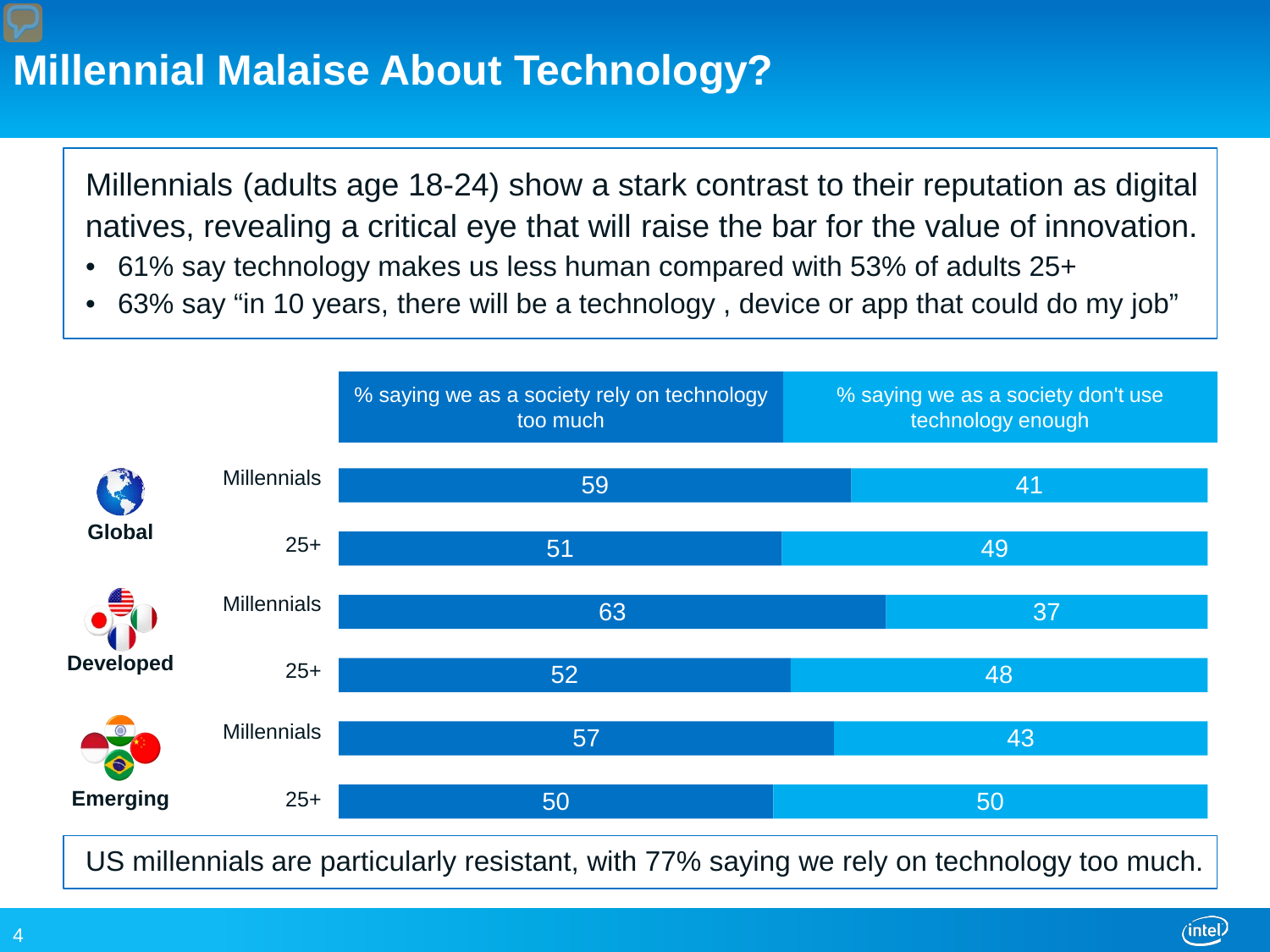#### v **Millennial Malaise About Technology?**

Millennials are also less likely to view technology innovation as central to their nations' well-being compared to those over 25.

#### Technology innovation is a driving force of the nation's well-being



US millennials are on par with the global average at 72%.

(intel)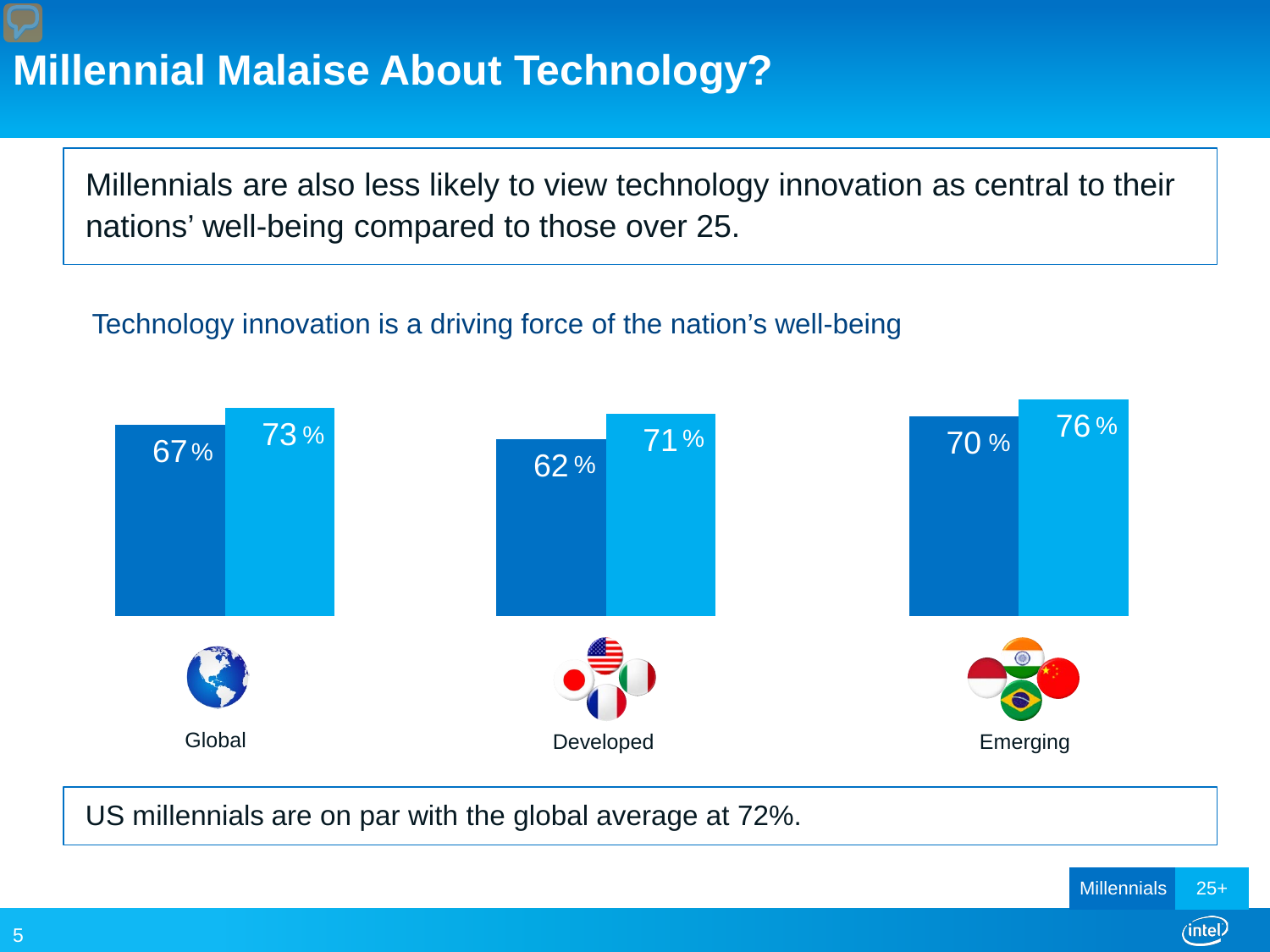#### **Millennial Mandate: Raise the Bar**

When asked what aspects of your life they think technology could improve, millennials are most confident around these areas of society.



Millennials are notably less confident than those over 25 that technology can improve work-life balance and protect the environment.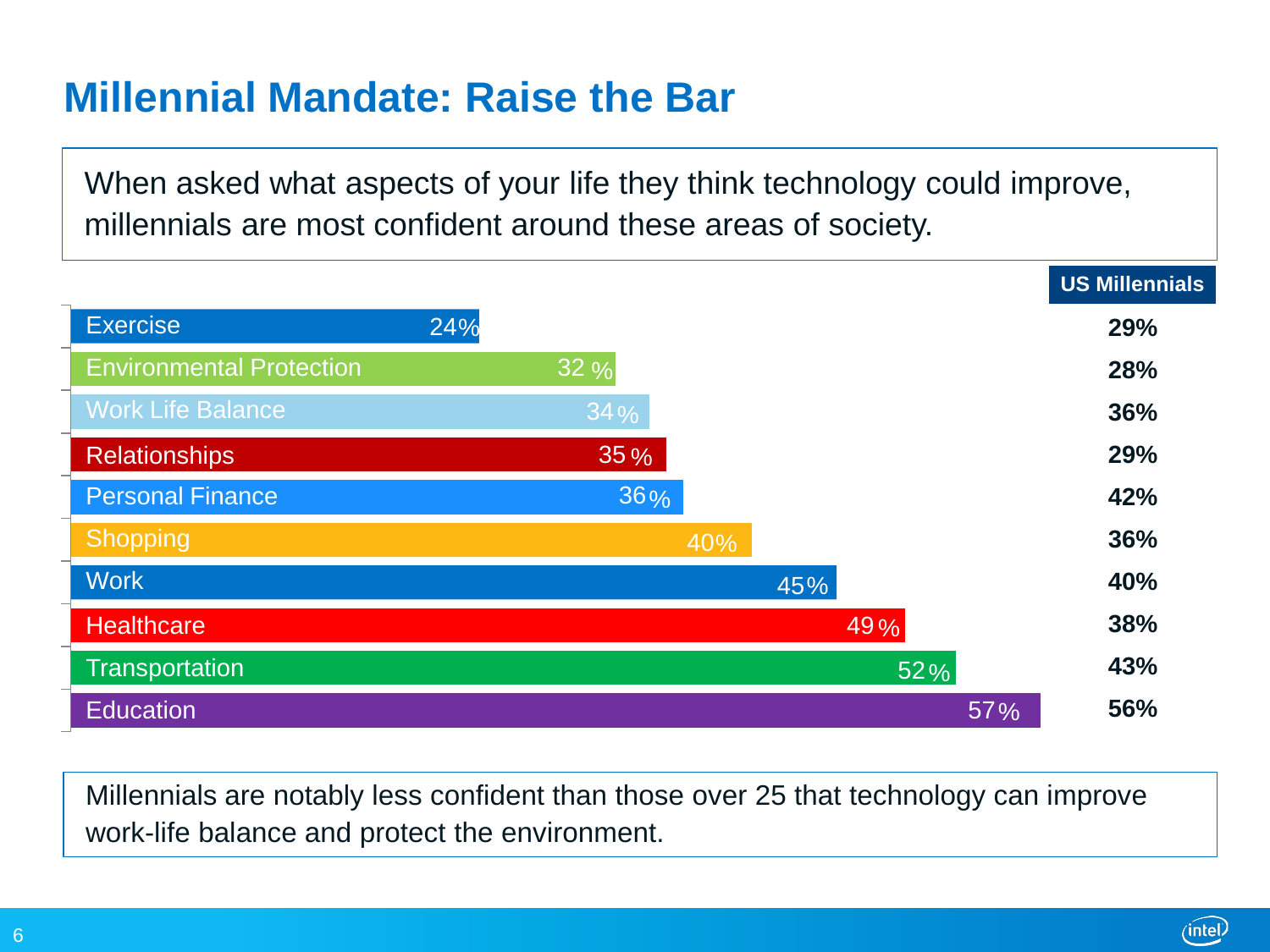#### **Millennial Mandate: Raise the Bar**

Millennials show high regard for the impact of technology on their personal lives, and a desire for innovations that understand and respond to them.

- 69% believe technology enhances their personal relationships
- 86% say that technology makes life simpler
- 36% worldwide and 46% in developed countries say that technology should learn about our personal preferences and behaviors

Despite being somewhat cynical, more millennials are very optimistic about the future of the tech in their countries compared to older respondents



And they show a slightly higher willingness to share personal information for the sake of innovation.

intel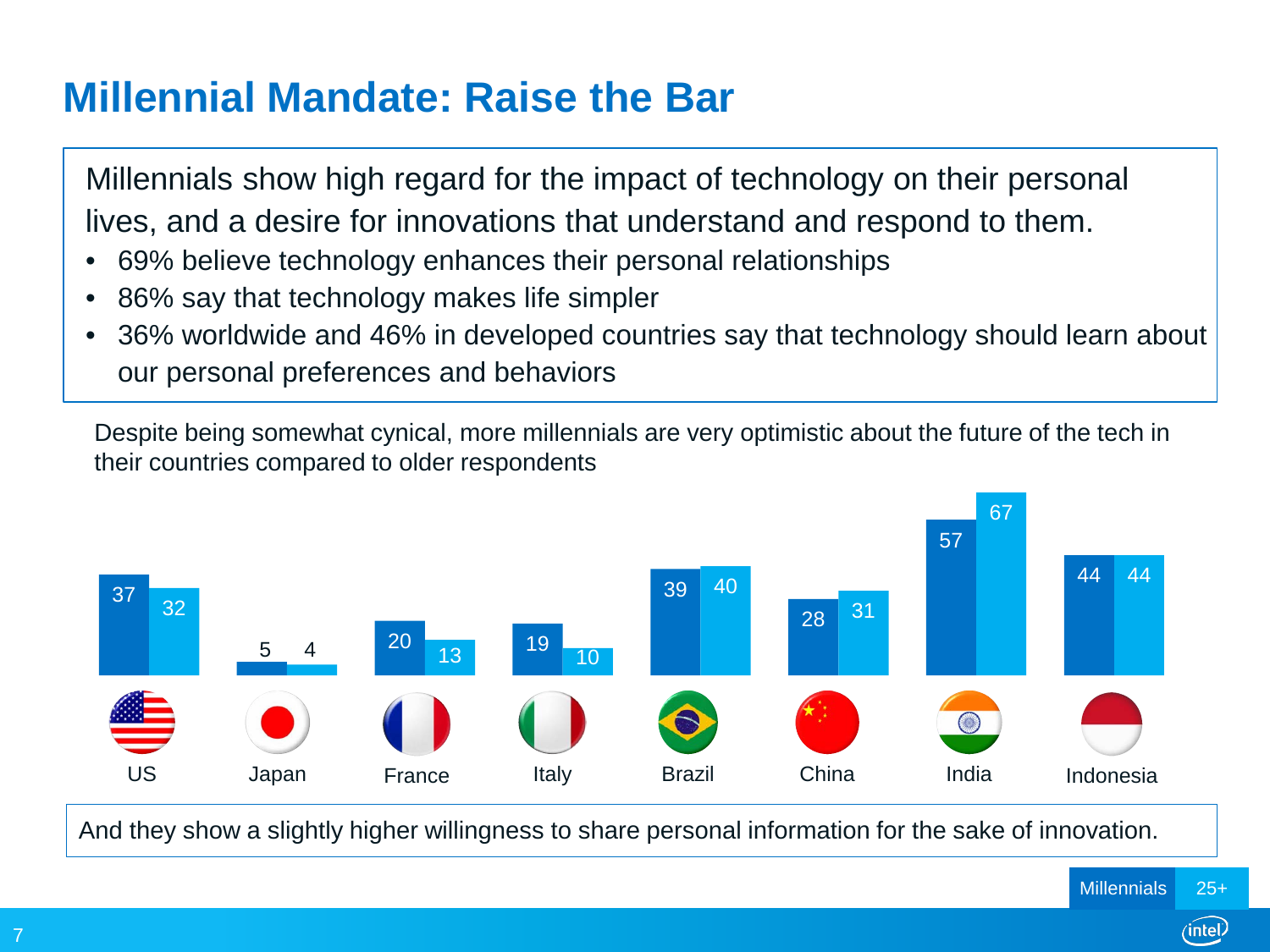# Women and Emerging **Markets**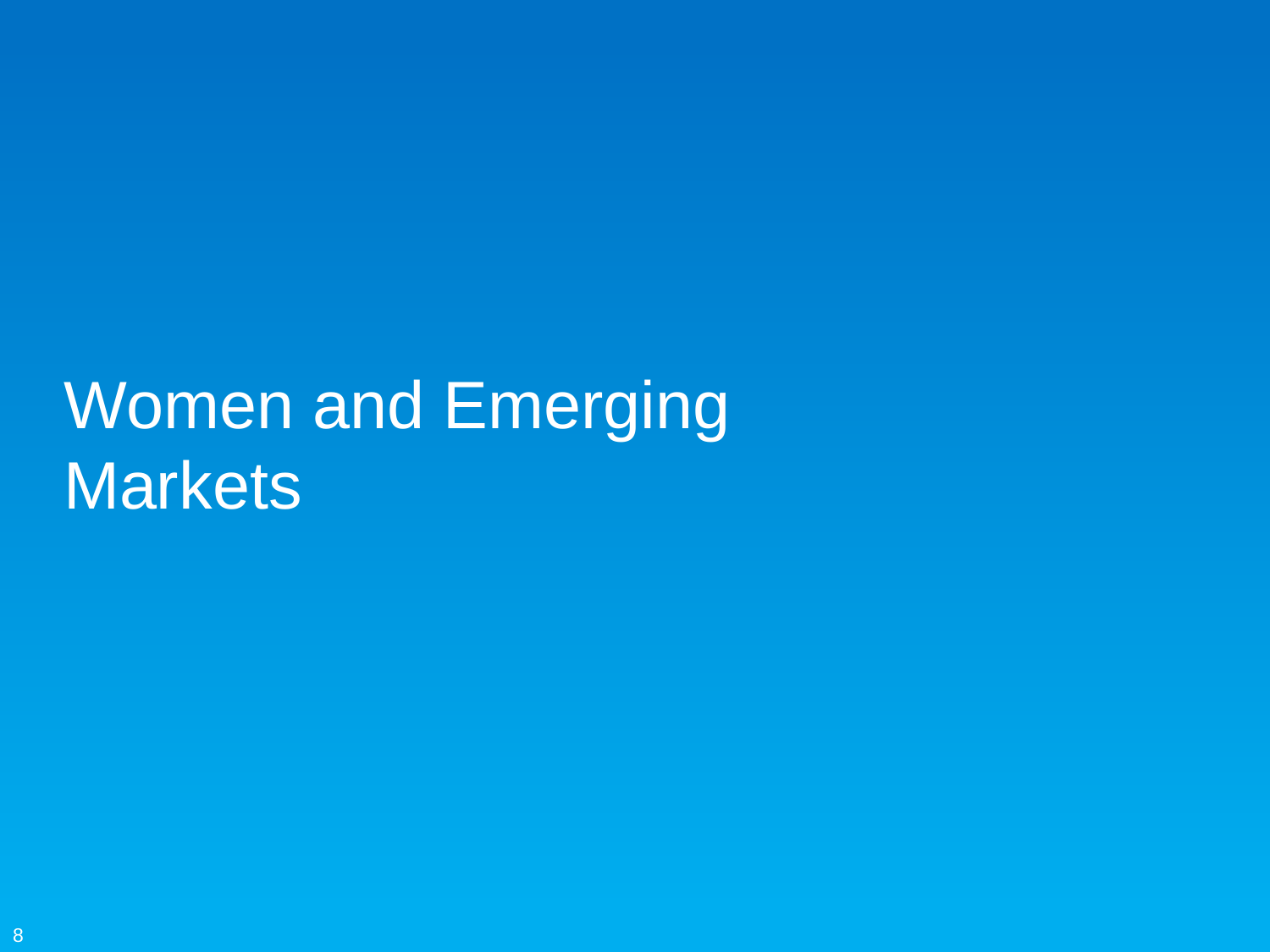### **Optimism in Emerging Markets**

Emerging markets are more optimistic about the future of the tech industry in their country than developed markets, except the U.S.

Percentage of people who are very and somewhat optimistic about the future of the tech industry in their country

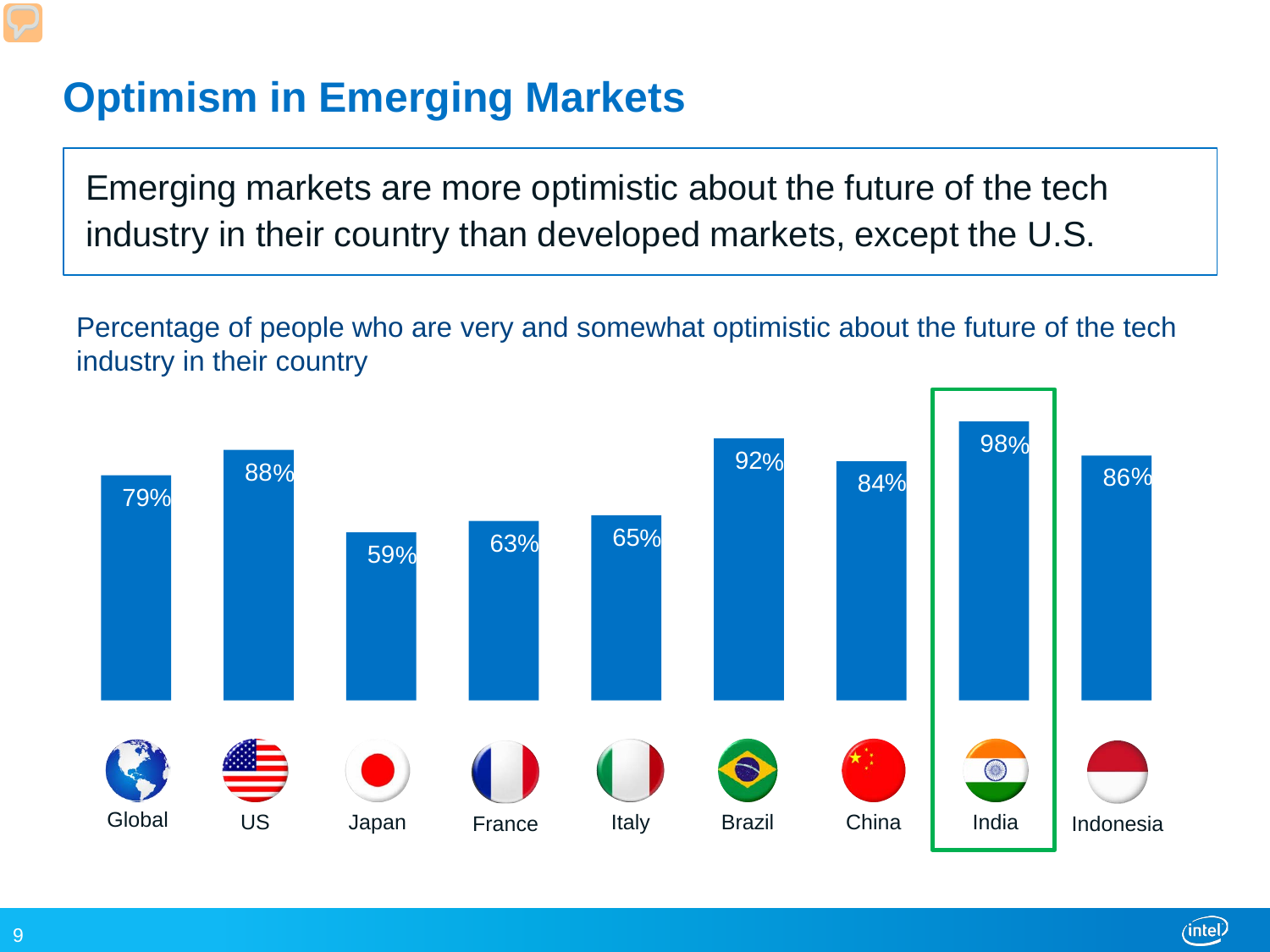#### **Older Women Carry the Tech Torch**

Older women, particularly those living in emerging markets, are enthusiastic about the role of technology in their lives.



 $(intel)$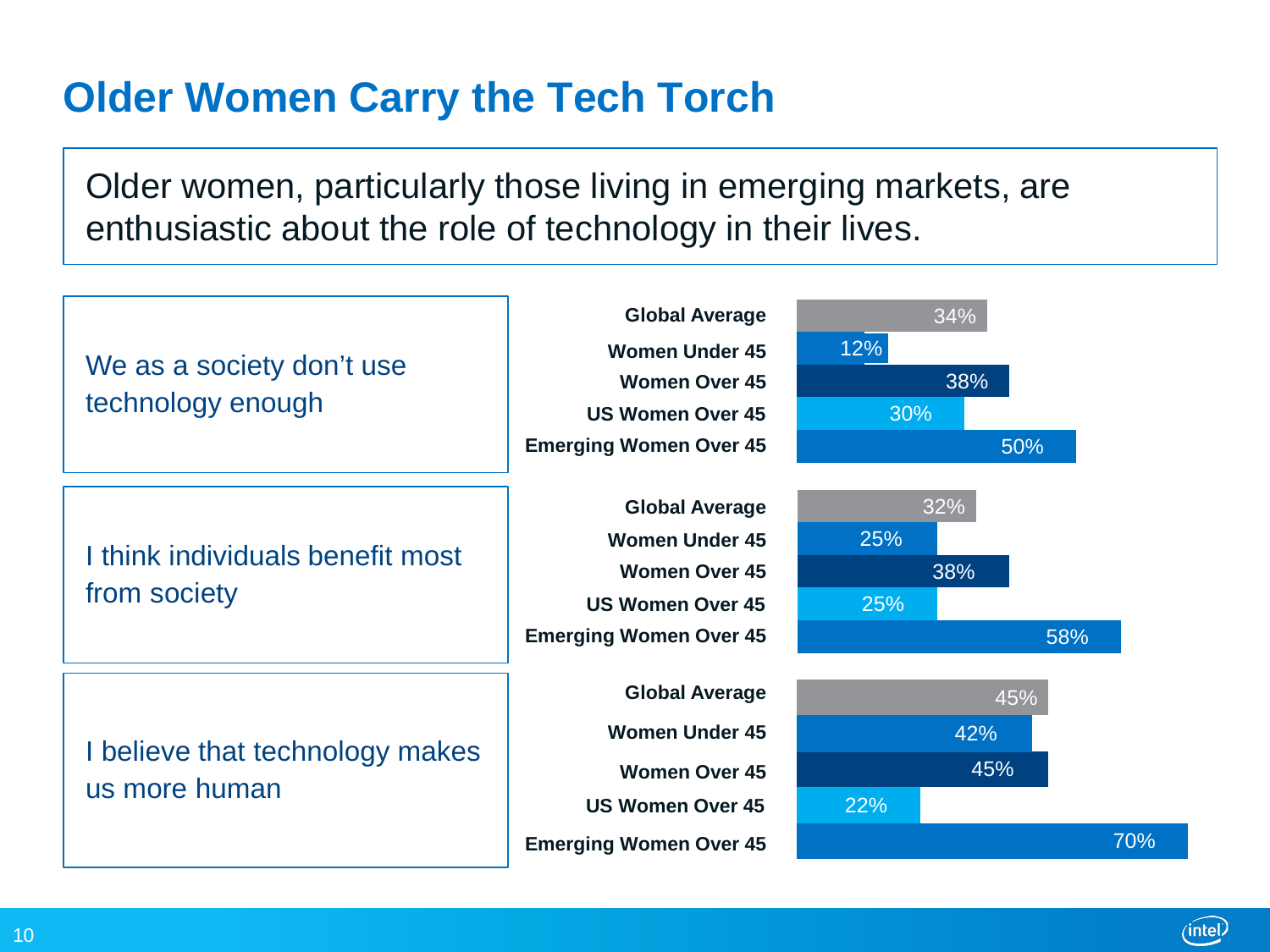#### **Profound Optimism in Indian Women 45+**

India is one of the only countries with highest optimism in the older population AND where older women's optimism is greater than older men's.

• Older Indian women are incredibly positive, and are twice as likely (27%) as the global average to see individuals as driving tech innovation

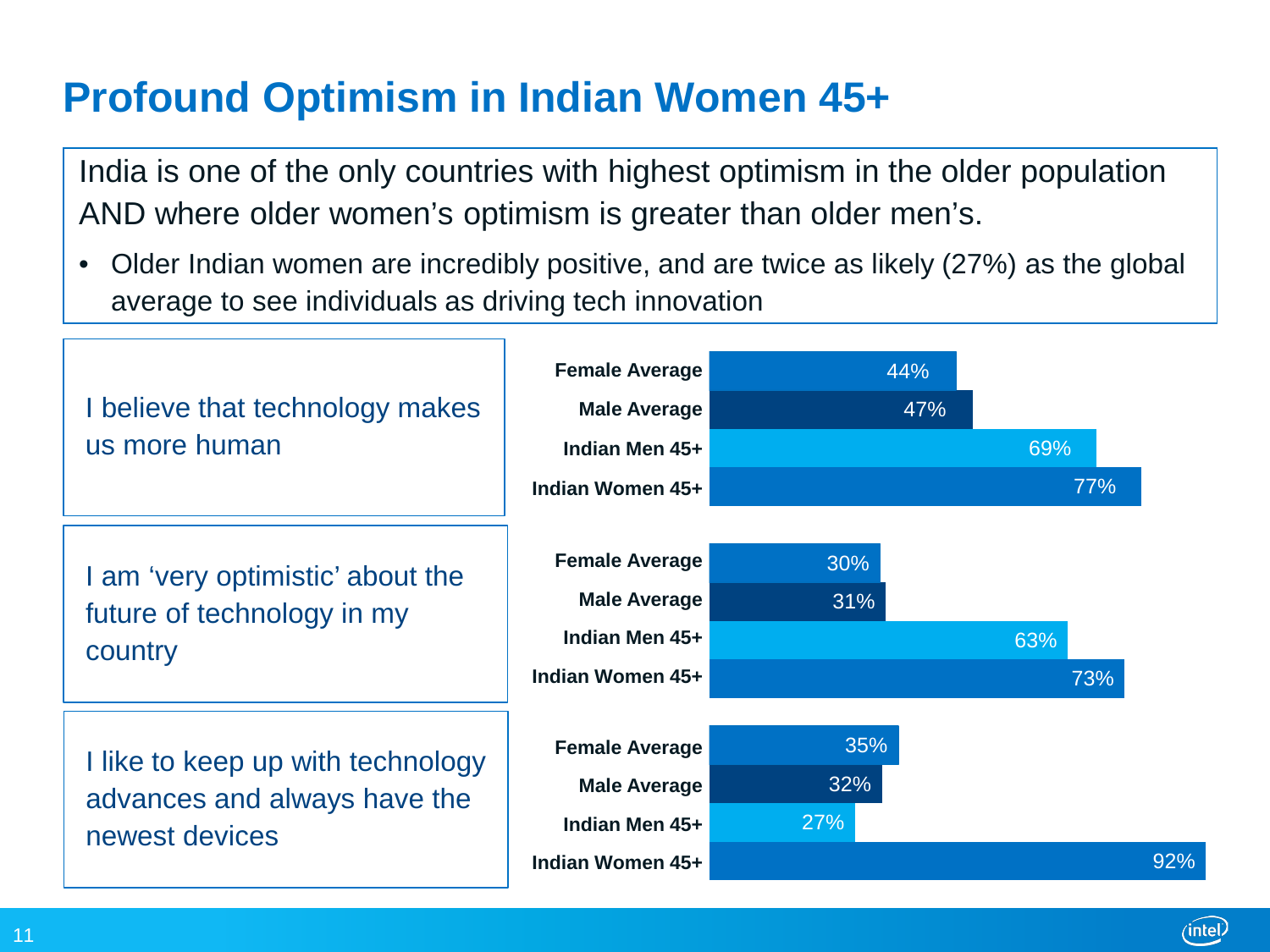### **Profound Optimism in Chinese Women 45+**

China is also highly optimistic among the older population AND older women's optimism is greater than older men's.

• Chinese women 45+ are 1.5 times as likely as the global average to see governments as the main beneficiary of tech innovation

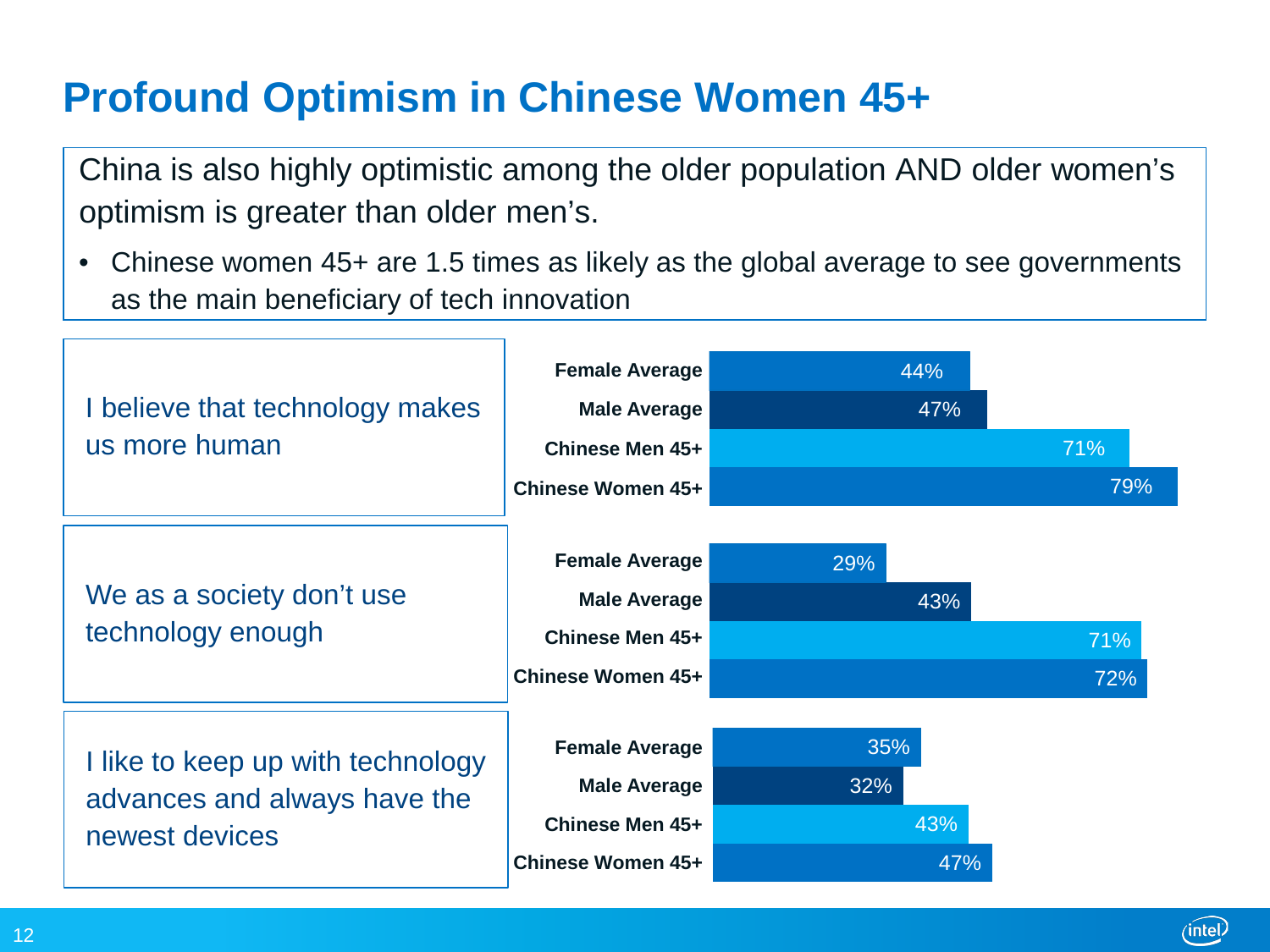### **Profound Optimism in Emerging Markets**

When asked what aspects of your life they think technology could improve, women in emerging markets are most confident around these areas of society.



Women in emerging markets are also more willing to embrace personal technologies to improve their experiences: software that watches their work habits (86%), students' study habits (88%) and even smart toilets that monitor their health (77%).

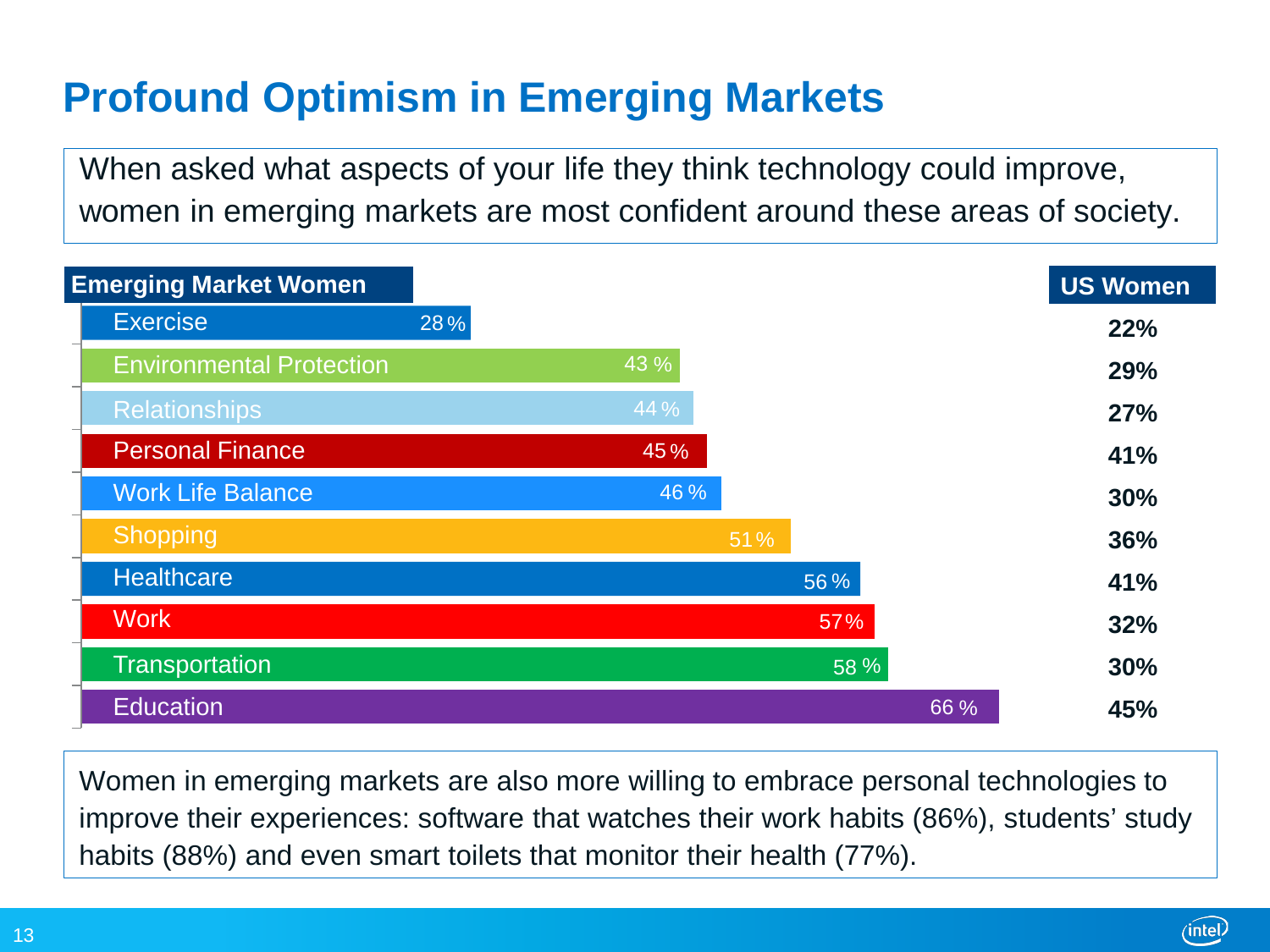# Data Sharing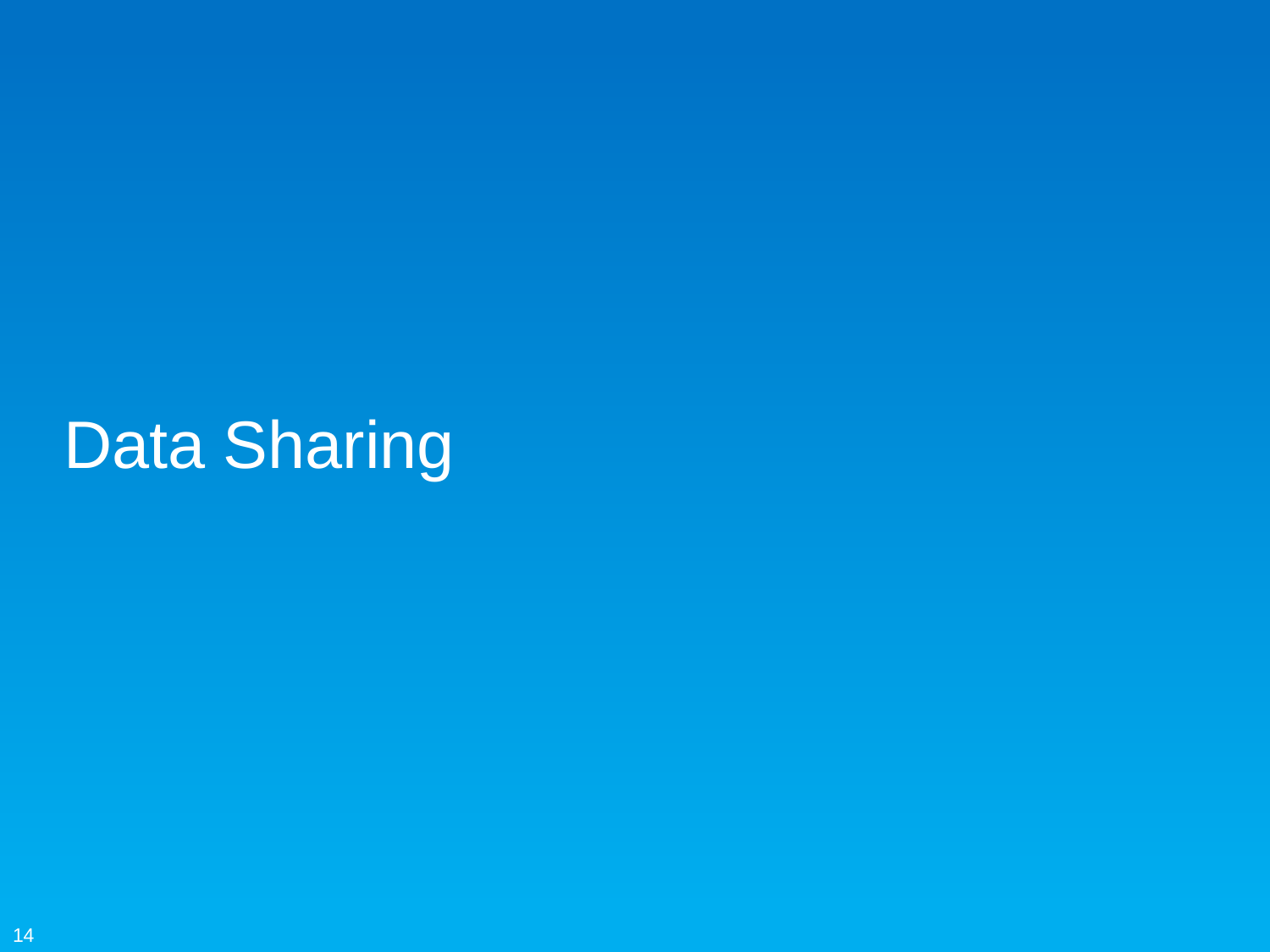#### Data Sharing Worldwide

When asked how likely are you to anonymously share the following type of information if it could lead to improvements or innovations in that technology, developed countries show a lower overall willingness to share their information.

|                                |        |                          |       |        |              | $\bullet$     |                          | $\bigcirc$ |                  |
|--------------------------------|--------|--------------------------|-------|--------|--------------|---------------|--------------------------|------------|------------------|
| % very + somewhat likely       | Global | <b>US</b>                | Japan | France | <b>Italy</b> | <b>Brazil</b> | China                    | India      | <b>Indonesia</b> |
| Gender                         | 72     | 81                       | 61    | 54     | 63           | 58            | 88                       | 88         | 88               |
| <b>Travel patterns</b>         | 67     | 55                       | 47    | 67     | 45           | 69            | 88                       | 83         | 76               |
| <b>Birth date</b>              | 67     | 59                       | 48    | 61     | 66           | 73            | 71                       | 83         | 78               |
| <b>Education records</b>       | 65     | 55                       | 39    | 46     | 52           | 75            | 87                       | 88         | 83               |
| <b>Emails</b>                  | 58     | 43                       | 38    | 33     | 59           | 61            | 70                       | 79         | 79               |
| Purchase history               | 56     | 54                       | 40    | 43     | 51           | 54            | 71                       | 76         | 61               |
| <b>GPS</b> records             | 50     | 40                       | 33    | 39     | 43           | 49            | 57                       | 74         | 61               |
| Internet history               | 50     | 43                       | 36    | 32     | 45           | 47            | 63                       | 72         | 63               |
| Genetic information            | 48     | 44                       | 29    | 35     | 44           | 52            | 43                       | 79         | 61               |
| <b>Health records</b>          | 47     | 33                       | 40    | 31     | 30           | 55            | 53                       | 79         | 57               |
| <b>Medical records</b>         | 45     | 31                       | 39    | 31     | 32           | 50            | 49                       | 77         | 56               |
| Phone records                  | 38     | 32                       | 28    | 28     | 33           | 40            | 37                       | 68         | 43               |
| Banking information            | 30     | 20                       | 24    | 20     | 19           | 26            | 28                       | 60         | 42               |
| <b>Average Willingness</b>     | 53     | 45                       | 39    | 40     | 45           | 55            | 62                       | 77         | 65               |
| Bold = top choice per audience |        | Below the global average |       |        |              |               | Above the global average |            |                  |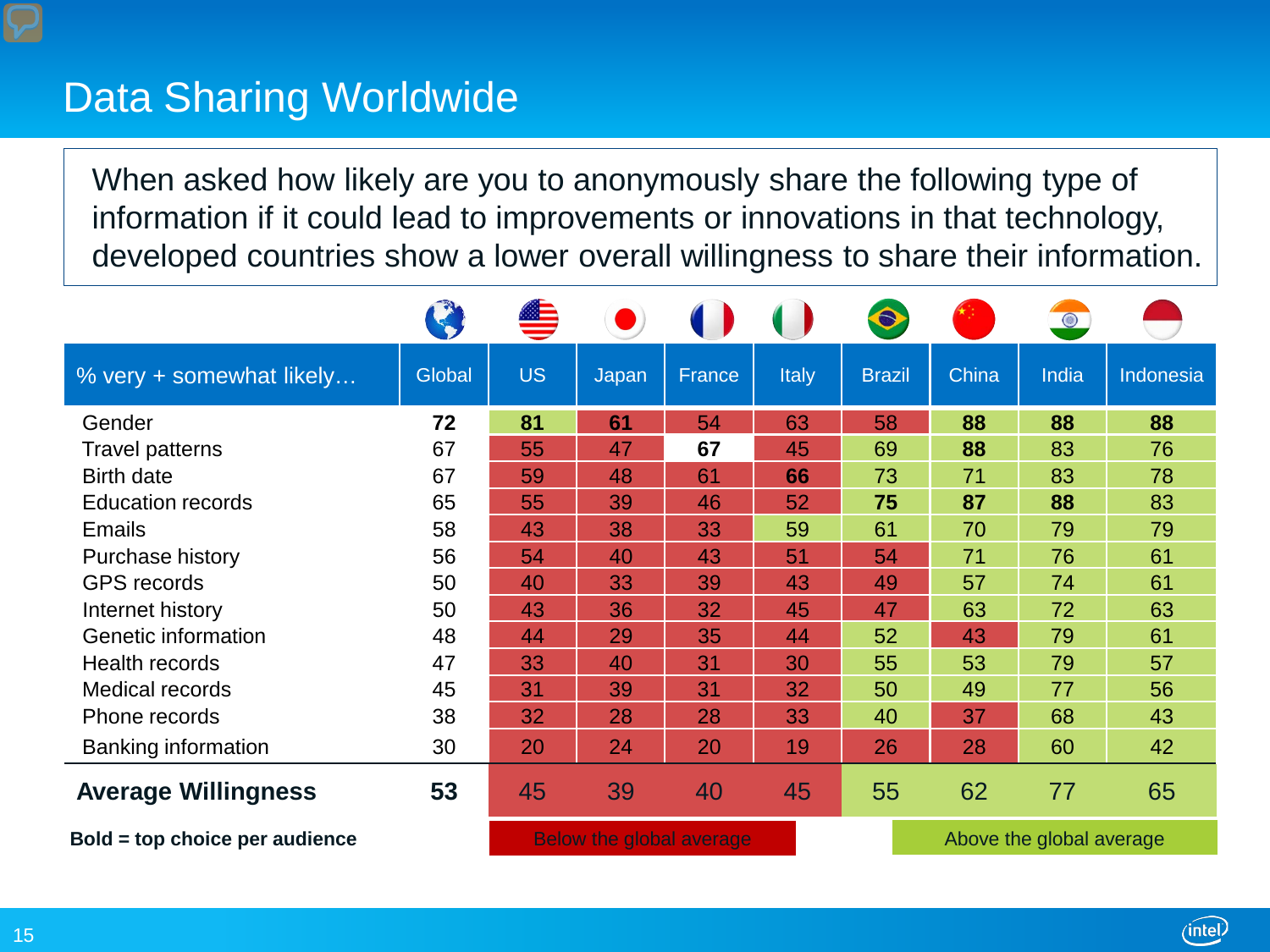#### **Affluent Data Altruists**

Individuals with higher incomes show a greater willingness to share personal information, and typically have more exposure to technology and devices.

How likely are you to anonymously share the following type of information **if it could lead to improvements or innovations in that technology**?

|                                     | <b>Net Willingness to Share (Very and Somewhat Likely)</b> |                      |                    |  |  |  |
|-------------------------------------|------------------------------------------------------------|----------------------|--------------------|--|--|--|
|                                     | <b>Low income</b>                                          | <b>Medium income</b> | <b>High income</b> |  |  |  |
| Gender                              | 71%                                                        | 69%                  | 79%                |  |  |  |
| Birth date                          | 67%                                                        | 65%                  | 71%                |  |  |  |
| <b>Education records</b>            | 63%                                                        | 62%                  | 74%                |  |  |  |
| Travel patterns                     | 62%                                                        | 65%                  | 73%                |  |  |  |
| <b>Emails</b>                       | 56%                                                        | 55%                  | 65%                |  |  |  |
| Purchase history                    | 50%                                                        | 55%                  | 67%                |  |  |  |
| Genetic information                 | 46%                                                        | 46%                  | 56%                |  |  |  |
| Internet history                    | 46%                                                        | 47%                  | 59%                |  |  |  |
| <b>GPS</b> records                  | 44%                                                        | 48%                  | 59%                |  |  |  |
| Health records                      | 44%                                                        | 45%                  | 56%                |  |  |  |
| Medical records                     | 43%                                                        | 42%                  | 54%                |  |  |  |
| Phone records                       | 35%                                                        | 36%                  | 48%                |  |  |  |
| Banking information                 | 29%                                                        | 27%                  | 38%                |  |  |  |
| <b>Average Willingness to Share</b> | 50%                                                        | 51%                  | 61%                |  |  |  |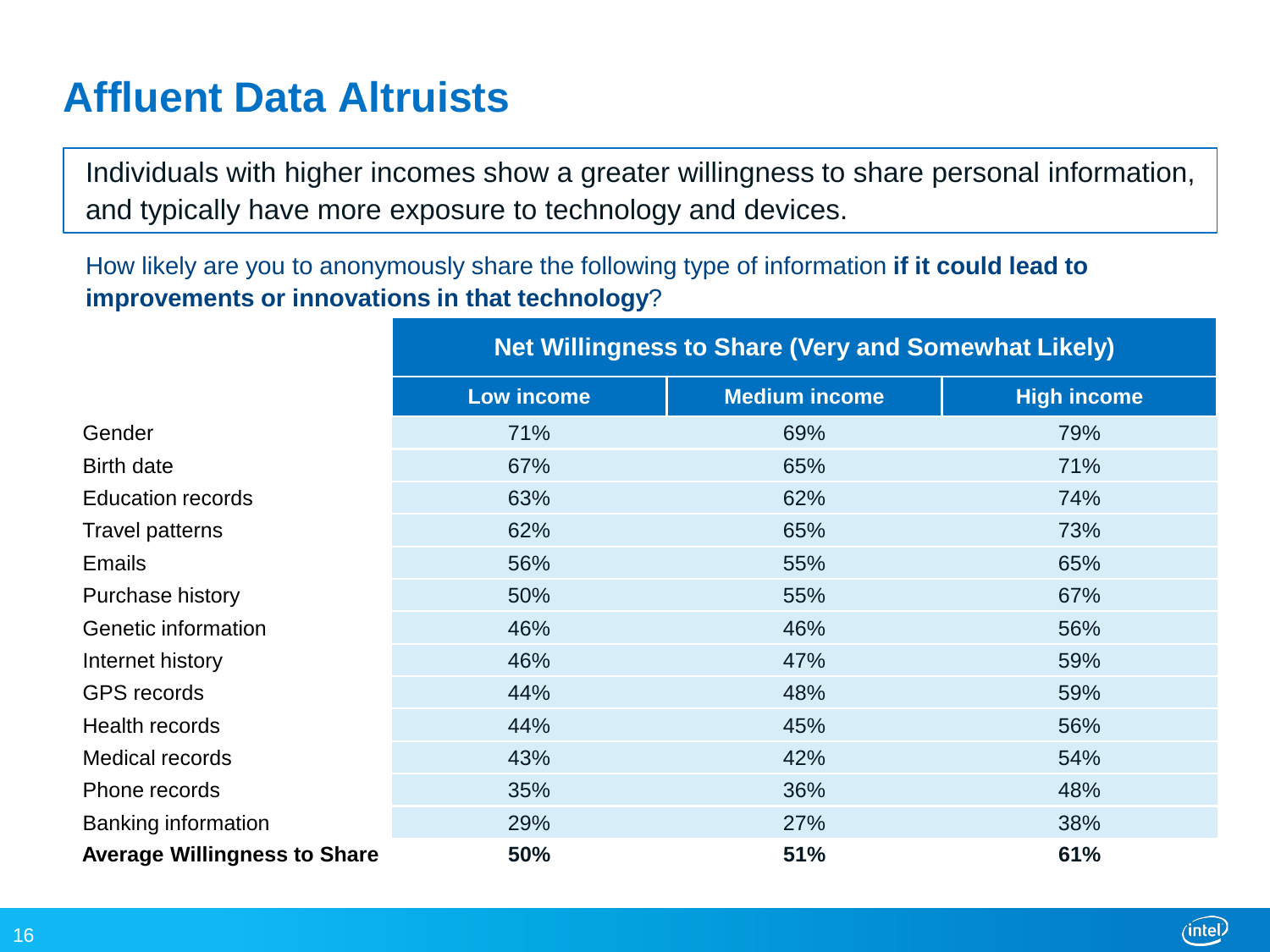#### **Affluent Data Altruists**

The greatest increase in willingness to share information **for the sake of others** is seen in the types of information directly related to the benefit.

How much more likely would you be to share this information if you knew it could lead to technology innovation **that prolongs or improves someone's quality of life**?

|                                     | <b>Net Willingness to Share (Very and Somewhat Likely)</b> | <b>Increase</b><br><b>Over The Sake</b> |             |               |
|-------------------------------------|------------------------------------------------------------|-----------------------------------------|-------------|---------------|
|                                     | Low income                                                 | Medium income                           | High income | of Innovation |
| Gender                              | 71%                                                        | 70%                                     | 78%         | 0%            |
| Birth date                          | 69%                                                        | 68%                                     | 75%         | 3%            |
| <b>Education records</b>            | 67%                                                        | 67%                                     | 77%         | 4%            |
| <b>Travel patterns</b>              | 65%                                                        | 68%                                     | 76%         | 3%            |
| <b>Emails</b>                       | 61%                                                        | 61%                                     | 69%         | 5%            |
| Purchase history                    | 57%                                                        | 60%                                     | 70%         | 5%            |
| Genetic information                 | 58%                                                        | 60%                                     | 68%         | 13%           |
| Internet history                    | 54%                                                        | 56%                                     | 67%         | 8%            |
| <b>GPS</b> records                  | 55%                                                        | 57%                                     | 67%         | 9%            |
| Health records                      | 59%                                                        | 59%                                     | 68%         | 14%           |
| Medical records                     | 58%                                                        | 59%                                     | 66%         | 15%           |
| Phone records                       | 45%                                                        | 49%                                     | 59%         | 11%           |
| Banking information                 | 39%                                                        | 38%                                     | 49%         | 11%           |
| <b>Average Willingness to Share</b> | 58%                                                        | 59%                                     | 68%         |               |